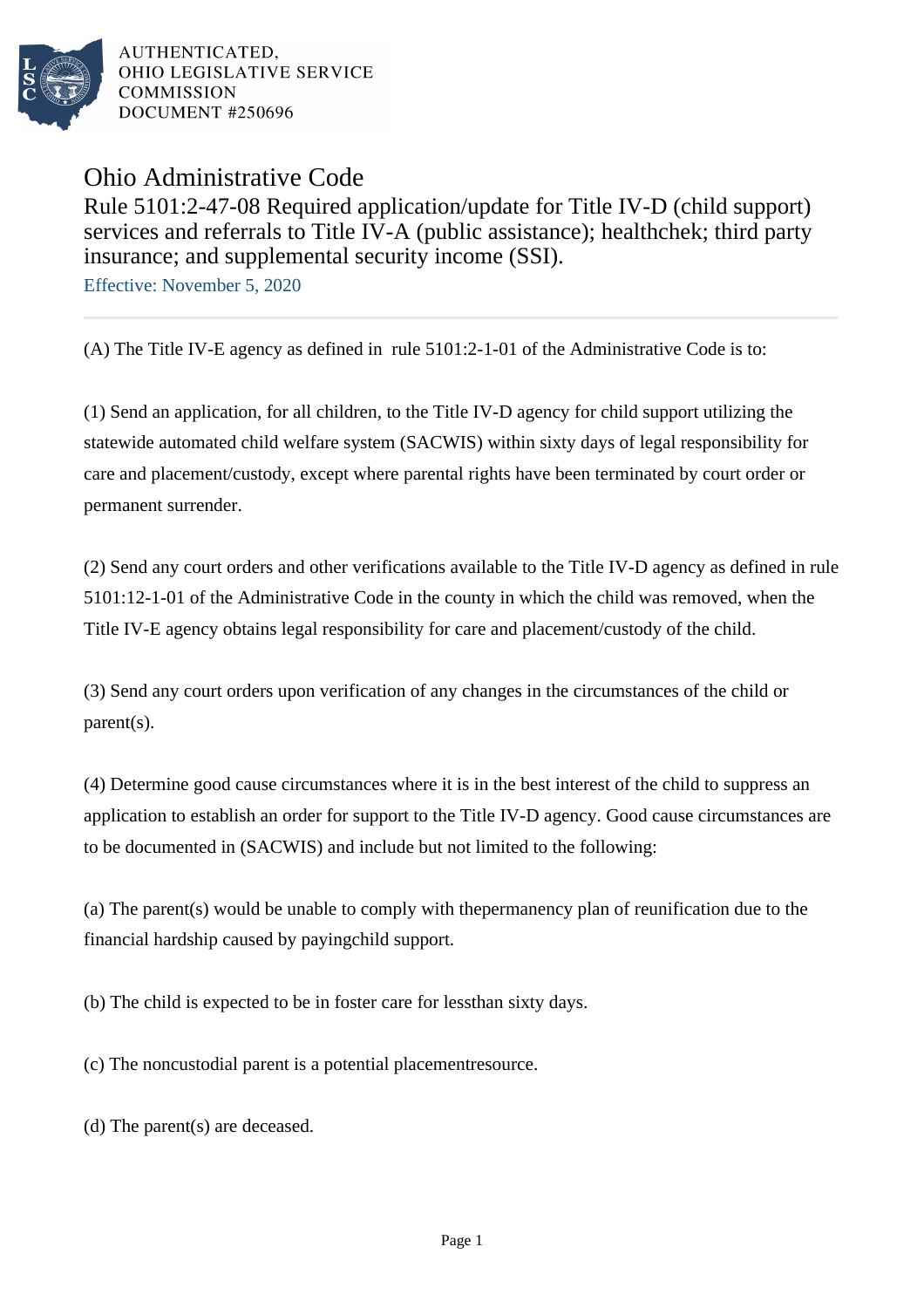

AUTHENTICATED. OHIO LEGISLATIVE SERVICE **COMMISSION** DOCUMENT #250696

(e) Other appropriate circumstances determined by the Title IV-E agency.

(B) The Title IV-E agency in receipt of child support payments on behalf of a child in care and placement/custody is to use the Title IV-D payment to support the child's cost of care. Any excess Title IV-D payments at the end of the child's care and placement/custody episode is to follow the child.

(C) The Title IV-E agency is to:

(1) Launch the interface electronic notification through SACWIS to the county Title IV-A agency within ten days of a child entering legal responsibility.

(2) Capture and exchange information pertinent to IV-E eligibility that may be in existing Title IV-A records from the client registry information system enhanced (CRIS-E)/Ohio integrated eligibility system (OIES)/Ohio benefits (OB), whichever is applicable.

(3) Transfer any selected demographic information that SACWIS receives from the county Title IV-A agency to determine Title IV-E eligibility.

(D) The Title IV-E agency is responsible for completing the ODM 03528 "Healthchek and Pregnancy related services information sheet" for each FCM eligible child pursuant to rule 5101:2- 42-66.1 of the Administrative Code.

(E) The Title IV-E agency is to:

 $(1)$  Attempt to determine if the parent $(s)$ , guardian, or custodian has health care insurance coverage available to every FCM eligible child. If such insurance coverage is available, the Title IV-E agency is to complete the ODM 06612 "Health Insurance Information Sheet."

(2) Complete the ODM 06613 "Accident/Injury Insurance Information" for every FCM eligible child who is involved in an accident where there may be third party liability.

(3) Prior to termination of the legal responsibility for care and placement/custody of the child,